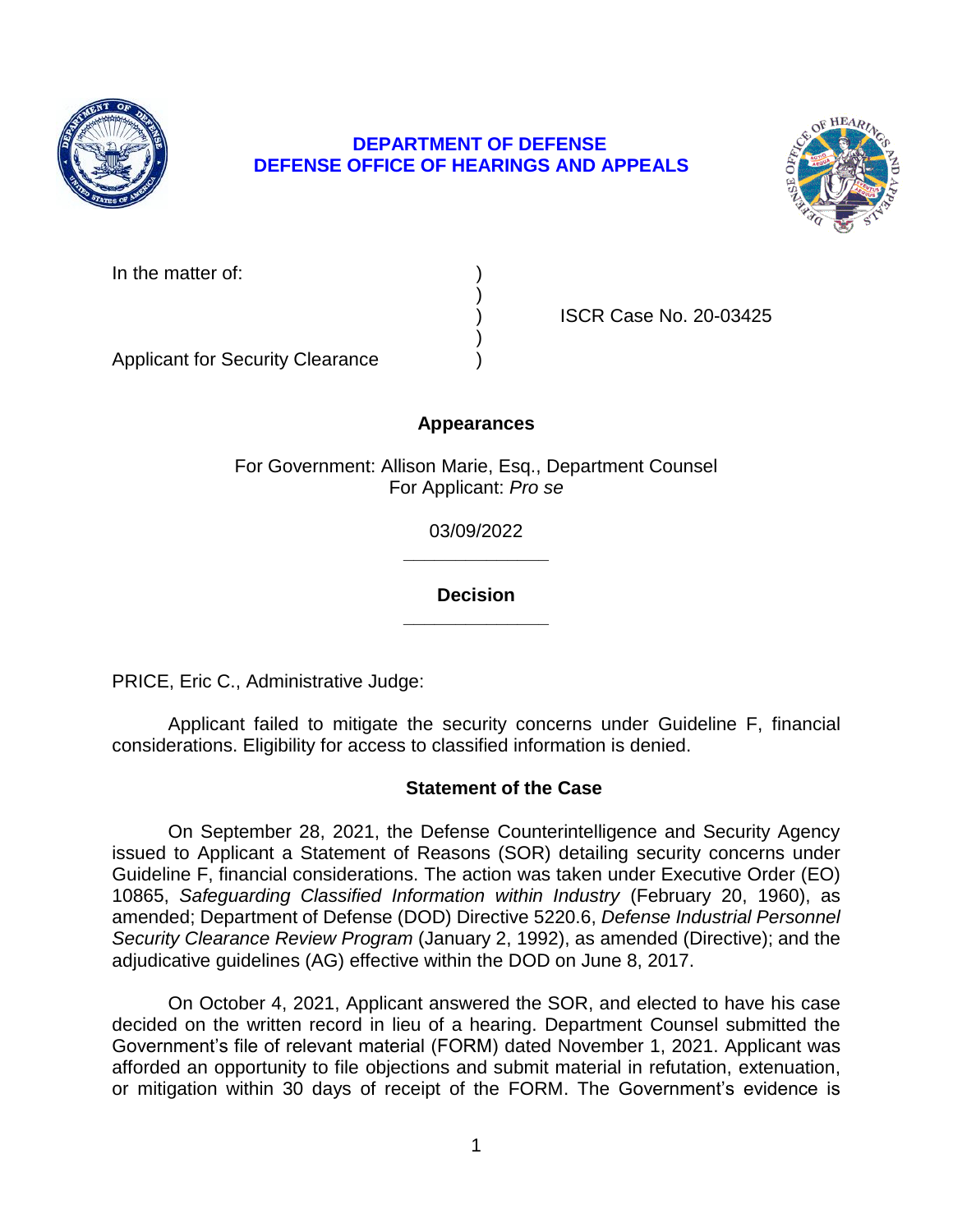identified as Items 3 through 7. Applicant submitted an undated response that is marked as Applicant Exhibit (AE) A, and two additional documents marked as AE B and AE C. There were no objections by Applicant or Department Counsel, and all exhibits are admitted into evidence. The case was assigned to me on February 1, 2022.

#### **Findings of Fact**

 In Applicant's answer to the SOR, he admitted the allegations in SOR ¶¶ 1.a-1.c, and denied the allegation in SOR ¶ 1.d. After a thorough and careful review of the pleadings and exhibits submitted, I make the following findings of fact.

 to 1982, and served in the United States Air Force from 1982 to 2003, and reports he was honorably discharged. Applicant has been married since 2005, he was previously married from 1981 to 1999. He has six children (ages 31, 26, 15, 13, and twins who are 11). Applicant has worked as a facility protection manager for the same employer since 2010. Applicant is 62 years old. He served in the United States Marine Corps from 1977 (Item 3)

 including a mortgage foreclosure with a deficiency balance placed for collection (\$13,699), two charged off credit cards (\$35,293), and one credit account placed for The SOR alleges four delinquent accounts totaling approximately \$49,113 collection (\$121). (Item 1)

 Applicant completed a security clearance application (SCA) in February 2020. He reported a single financial issue, the foreclosure on an investment property estimated at \$200,000, that commenced in January 2016, and was resolved in January 2018. (Item 3)

 Applicant was interviewed by government investigators on various dates in May and June 2020. During the May 2020 interview, he explained the foreclosure was a rental property he owned after suffering financial distress when renters left the home after the property was damaged by flooding from a broken hot water heater. Applicant said he could not afford to repair the property damage and that after he was unable to sell the property the bank foreclosed on, and sold the property in January 2018. He claimed the account was settled in full. Applicant also acknowledged that he had been delinquent on the debts alleged at SOR  $\P$ , 1.a, and 1.c, but reported settling those debts in full in approximately 2017, after completing a 30-month payment plan. Applicant attributed those debts to living expenses while addressing foreclosure on his rental property. He acknowledged the delinquent debt alleged at SOR ¶ 1.d, but said he was disputing the debt with the creditor. (Item 4)

 Credit records dated April 10, 2020, November 13, 2020 and November 1, 2021 reflect the four delinquent accounts alleged in SOR  $\P$  1.a to 1.d totaling \$49,113 and foreclosure (\$273,010) on one of Applicant's two mortgages. These records report the last payment on the delinquent accounts alleged in SOR  $\P\P$  1.a, and 1.c as September 2015. These credit records also reflect the debt alleged in SOR ¶ 1.b as an apparent deficiency balance of a mortgage account opened in April 2013, that went into foreclosure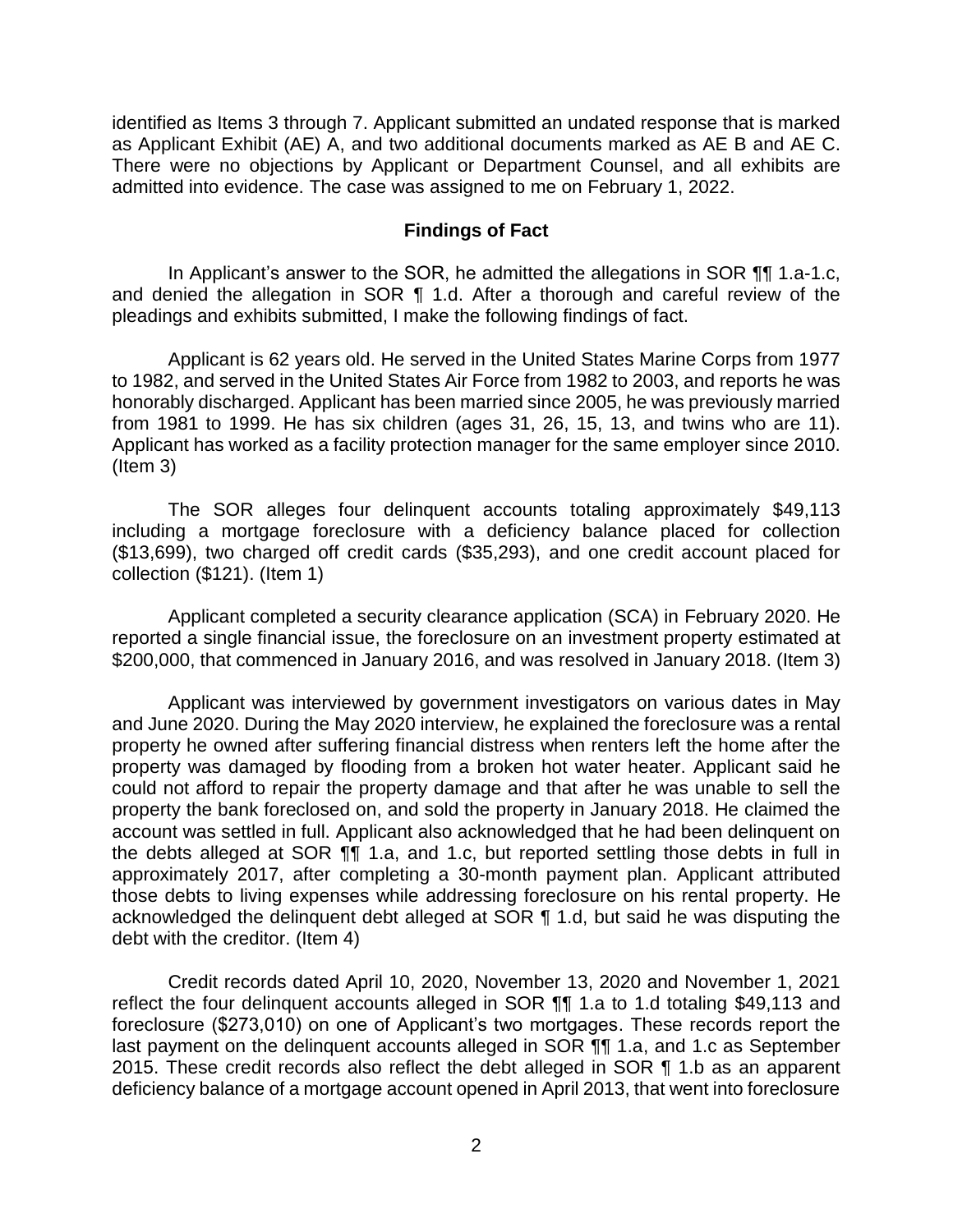in 2018 and closed in March 2019. The deficiency balance of the mortgage was placed for collection in September 2018 and the records do not reflect any payments on that deficiency balance. (Items 5, 6, 7)

 In his undated Response to the FORM, Applicant asserted several delinquent accounts were removed from his recent credit reports and that only one delinquent debt remained. He submitted two credit reports dated December 6, 2021 which include no reference to the debts alleged at SOR  $\P\P$  1.a, 1.c, and 1.d. Both credit reports reflect the delinquent debt alleged at SOR ¶ 1.b as placed for collection in September 2018 in the amount alleged in the SOR and no other delinquencies. One of the reports reflects Applicant's mortgage opened in April 2013 with regular payments through March 2018, delinquent starting in April 2018, and foreclosure in March 2019. Applicant did not report resolving the delinquent accounts alleged in SOR ¶¶ 1.a and 1.c and provided no documentary evidence of payments on any debt alleged in the SOR. (AE A, AE B, AE C)

 Applicant has provided inconsistent and contradictory responses regarding whether the delinquent debts alleged at SOR ¶¶ 1.a, 1.b, and 1.c have been resolved. He reported no delinquent accounts in his SCA, claimed the debts alleged at SOR  $\P\P$  1.a and 1.c were resolved in approximately 2017, and denied owing the debt alleged at SOR ¶ 1.b during background interviews, but in response to the SOR he admitted all three debts remained delinquent in the amounts alleged. (Items 2, 3, 4)

Applicant claimed he disputed the delinquent account alleged at SOR ¶ 1.d because this account was a double billing for a fee that had been paid. His credit records from April 2020 reflect Applicant disputed this account and credit records from November 2020, November 2021, and December 2021 include no reference to this account. Although, Applicant failed to provide other documentary evidence, and this debt may have fallen off his credit report for other reasons, I have given him credit for his corroborated explanation that he disputed this debt and find in his favor on SOR ¶ 1.d. (Items 2, 4, 5, 6, 7, AE A, AE B, AE C)

 Applicant did not provide specific evidence of his current financial budget, savings or expendable income. Any derogatory information that was not alleged in the SOR will not be considered for disqualifying purposes. However, it may be considered in the application of mitigating conditions and in a whole-person analysis.

#### **Policies**

 administrative judge must consider the adjudicative guidelines (AG). In addition to brief introductory explanations for each guideline, the adjudicative guidelines list potentially disqualifying conditions and mitigating conditions, which are used in evaluating an When evaluating an applicant's suitability for national security eligibility, the applicant's eligibility for access to classified information.

 These guidelines are not inflexible rules of law. Instead, recognizing the complexities of human behavior, these guidelines are applied in conjunction with the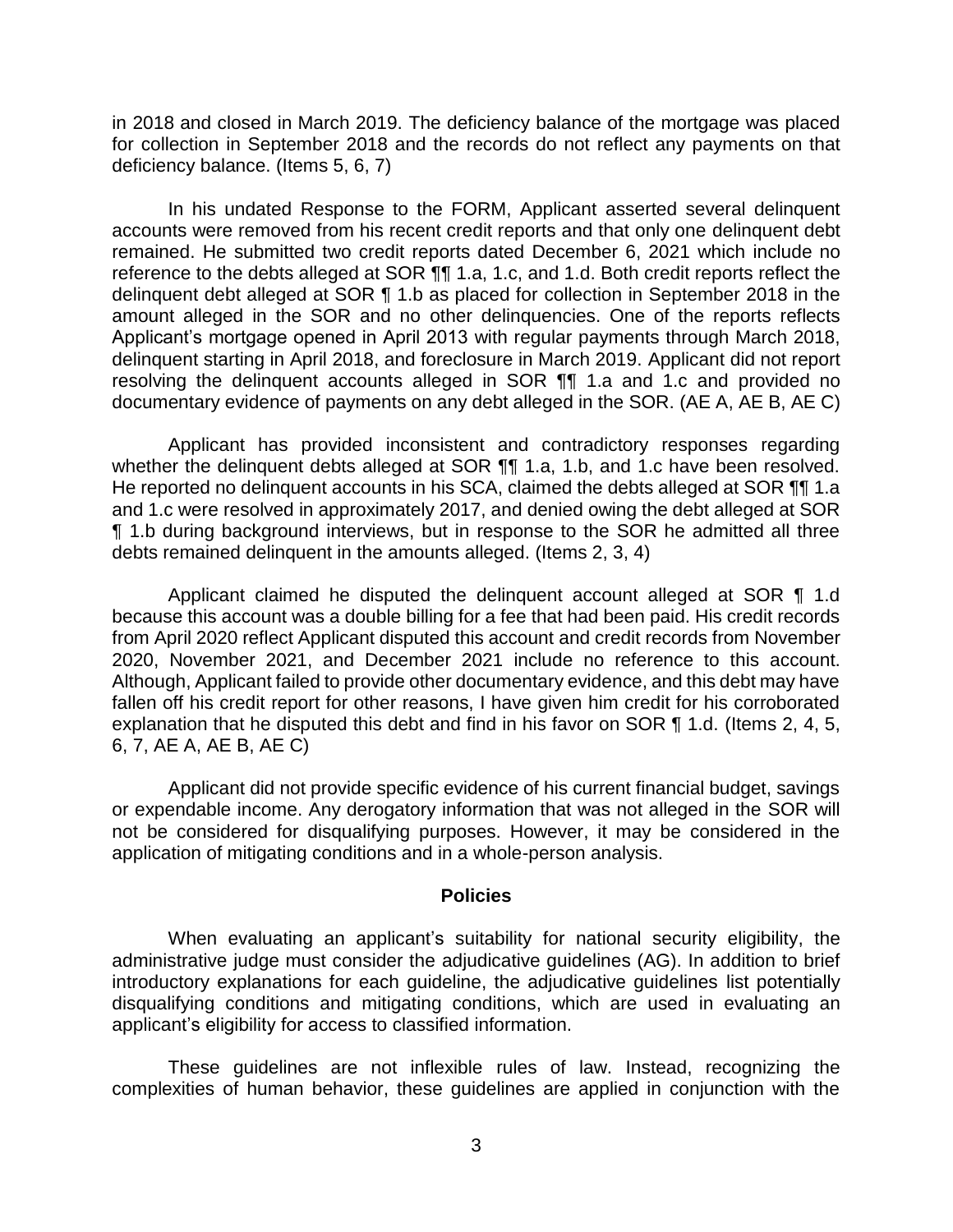factors listed in the adjudicative process. The administrative judge's overarching adjudicative goal is a fair, impartial, and common sense decision. According to AG  $\P$  2(c), the entire process is a conscientious scrutiny of a number of variables known as the "whole-person concept." The administrative judge must consider all available, reliable information about the person, past and present, favorable and unfavorable, in making a decision.

The protection of the national security is the paramount consideration. AG  $\P$  2(b) eligibility will be resolved in favor of the national security." In reaching this decision, I have drawn only those conclusions that are reasonable, logical, and based on the evidence contained in the record. Likewise, I have avoided drawing inferences grounded on mere requires that "[a]ny doubt concerning personnel being considered for national security speculation or conjecture.

 Under Directive ¶ E3.1.14, the Government must present evidence to establish controverted facts alleged in the SOR. Directive ¶ E3.1.15 states an "applicant is responsible for presenting witnesses and other evidence to rebut, explain, extenuate, or mitigate facts admitted by the applicant or proven by Department Counsel, and has the ultimate burden of persuasion as to obtaining a favorable clearance decision."

 A person who seeks access to classified information enters into a fiduciary relationship with the Government predicated upon trust and confidence. This relationship transcends normal duty hours and endures throughout off-duty hours. The Government reposes a high degree of trust and confidence in individuals to whom it grants access to classified information. Decisions include, by necessity, consideration of the possible risk that an applicant may deliberately or inadvertently fail to safeguard classified information. Such decisions entail a certain degree of legally permissible extrapolation as to potential, rather than actual, risk of compromise of classified information.

 Section 7 of EO 10865 provides that decisions shall be "in terms of the national interest and shall in no sense be a determination as to the loyalty of the applicant concerned." *See also* EO 12968, Section 3.1(b) (listing multiple prerequisites for access to classified or sensitive information).

### **Analysis**

### **Guideline F: Financial Considerations**

 The security concern relating to the guideline for financial considerations is set out in AG ¶ 18:

Failure to live within one's means, satisfy debts, and meet financial obligations may indicate poor self-control, lack of judgment, or unwillingness to abide by rules and regulations, all of which can raise questions about an individual's reliability, trustworthiness, and ability to protect classified or sensitive information. Financial distress can also be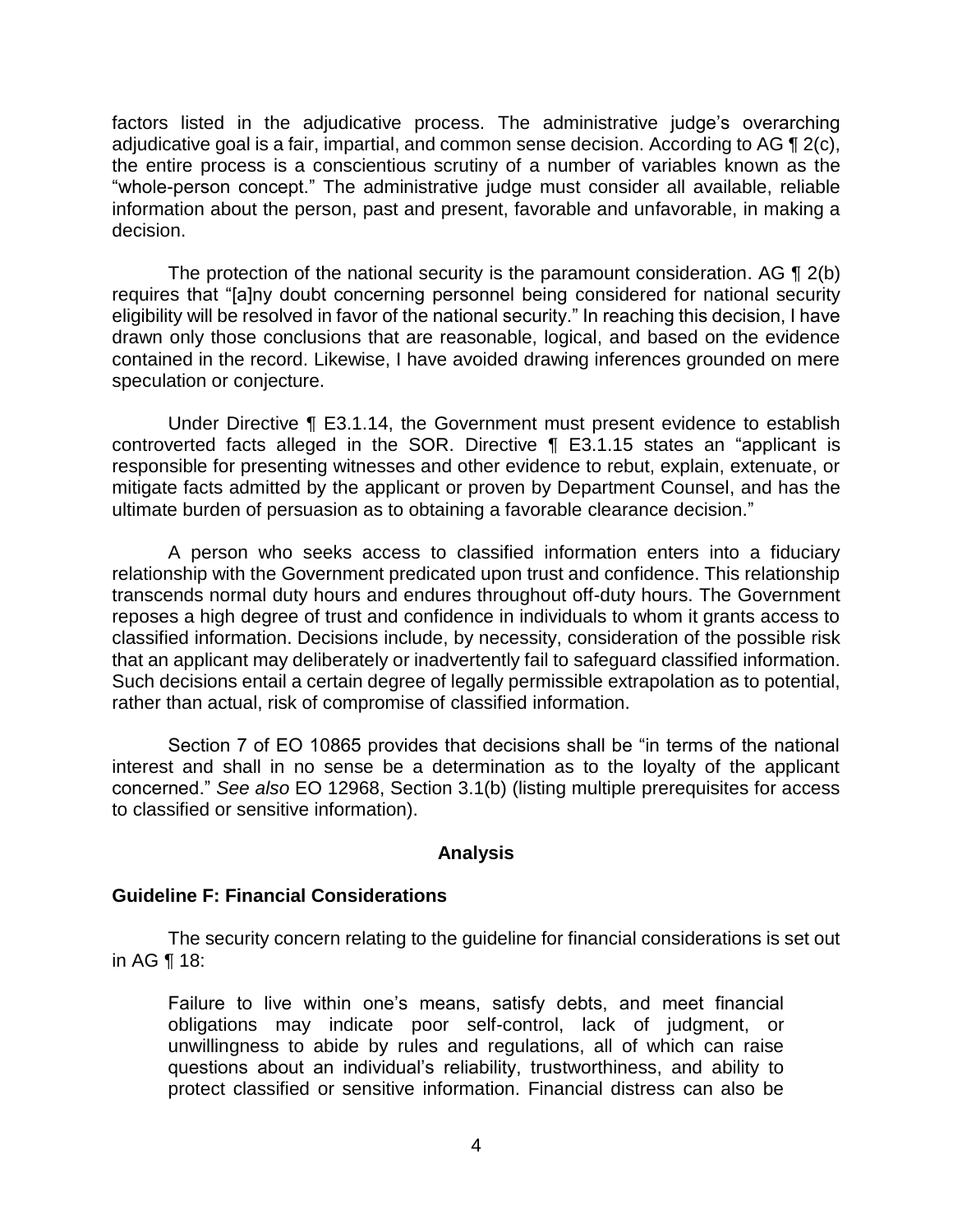caused or exacerbated by, and thus can be a possible indicator of, other issues of personnel security concern such as excessive gambling mental health conditions, substance misuse, or alcohol abuse or dependence. An individual who is financially overextended is at greater risk of having to engage in illegal or otherwise questionable acts to generate funds. Affluence that cannot be explained by known sources of income is also a security concern insofar as it may result from criminal activity, including espionage.

 This concern is broader than the possibility that an individual might knowingly compromise classified information in order to raise money. It encompasses concerns about an individual's self-control, judgment, and other qualities essential to protecting classified information. An individual who is financially irresponsible may also be irresponsible, unconcerned, or negligent in handling and safeguarding classified information. *See* ISCR Case No. 11-05365 at 3 (App. Bd. May 1, 2012).

AG ¶ 19 provides conditions that could raise security concerns. The following are potentially applicable:

(a) inability to satisfy debts; and

(b) a history of not meeting financial obligations.

 Applicant has a history of financial problems dating back to at least 2015. Applicant admitted the delinquent debts alleged in SOR ¶ 1.a, 1.b, and 1.c. He has provided no evidence of payment on these debts or that the debts have been resolved. There is sufficient evidence to support the application of the above disqualifying conditions.

 The guideline also includes conditions that could mitigate security concerns arising from financial difficulties. The following mitigating conditions under AG ¶ 20 are potentially applicable:

(a) the behavior happened so long ago, was so infrequent, or occurred under such circumstances that it is unlikely to recur and does not cast doubt on the individual's current reliability, trustworthiness, or good judgment;

(b) the conditions that resulted in the financial problem were largely beyond the person's control (e.g., loss of employment, a business downturn, unexpected medical emergency, a death, divorce or separation, clear victimization by predatory lending practices, or identity theft), and the individual acted responsibly under the circumstances;

(c) the individual has received or is receiving financial counseling for the problem from a legitimate and credible source, such as a non-profit credit counseling service, and there are clear indications that the problem is being resolved or is under control;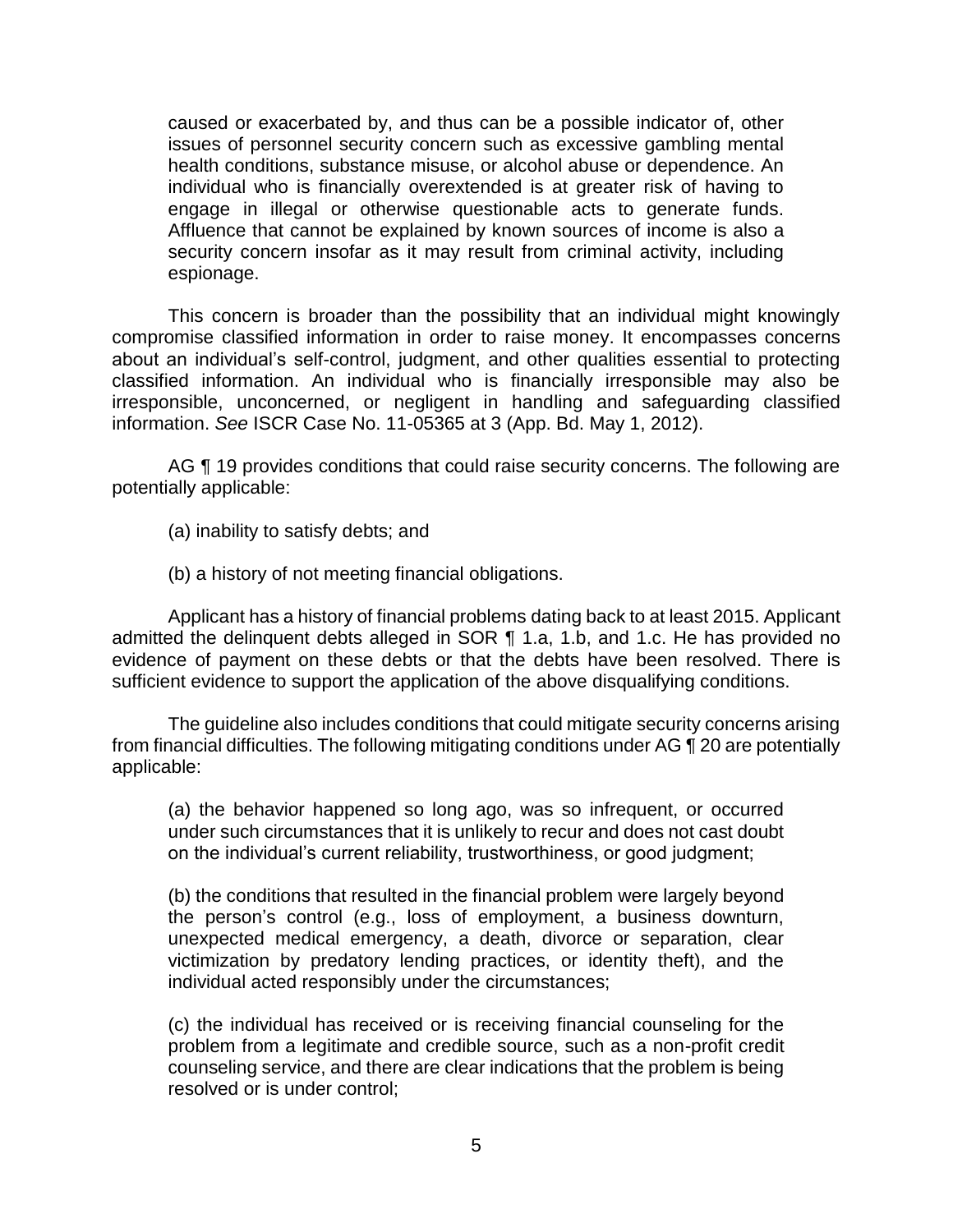(d) the individual initiated and is adhering to a good-faith effort to repay overdue creditors or otherwise resolve debts; and

(e) the individual has a reasonable basis to dispute the legitimacy of the past-due debt which is the cause of the problem and provides documented proof to substantiate the basis of the dispute or provides evidence of actions to resolve the issue.

 Applicant attributes his financial issues to loss of rental income from an investment property after flooding caused by a broken water heater damaged the home. He said he could not afford to repair the damages or make mortgage payments, was unable to sell the property, and that the mortgagee then foreclosed on the property. He attributes other delinquent debts to living expenses incurred while addressing the foreclosure.

 Applicant incurred the debts alleged at SOR ¶¶ 1.a, 1.b, and 1.c. from 2015 through September 2018. He did not provide evidence that he has made any payments on, or otherwise resolved these debts. That some of the debts have dropped off recent credit reports is not meaningful evidence of debt resolution. *See* ISCR Case No. 14-05803 at 3 (App. Bd. July 7, 2016) (citing ISCR Case No. 14-03612 at 3 (App. Bd. Aug. 25, 2015)). "Mere evidence that debts no longer appear on credit reports is not reason to believe that they are not legitimate or that they have been satisfactorily resolved." ISCR Case No. 16-02941 (App. Bd. Dec. 12, 2017) (citations omitted). His conduct casts doubt on his current reliability, trustworthiness and good judgment. AG ¶ 20(a) does not apply.

 Lost rental income due to water damage to an investment property from a broken hot water heater constitutes a condition beyond Applicant's control. However, Applicant has produced no documentary evidence he acted responsibly under the circumstances. There is no evidence Applicant contacted the creditors or made a payment on the delinquent accounts alleged at SOR ¶¶ 1.a or 1.c since 2015, or that he has communicated with the creditor or made any payment on the debt alleged at SOR ¶ 1.b. AG ¶ 20(b) partially applies.

 There is also no evidence he has received financial counseling or has a budget. It remains difficult to determine why he has not verifiably attempted to resolve his delinquent accounts over the years, especially after the significance of them in the security clearance eligibility process was made known to him. Despite being aware of the significance of the government's financial concerns, Applicant failed to take appropriate action. Applicant's conduct under the circumstances cast doubt on his current reliability, trustworthiness, and good judgment. *See* ISCR Case No. 09- 08533 at 3-4 (App. Bd. Oct. 6, 2010). AGs ¶¶ 20(c) and 20(d) do not apply.

AG ¶ 20(e) applies to the debt alleged at SOR ¶ 1.d. I have given Applicant credit for his corroborated explanation that he disputed this debt and find in his favor.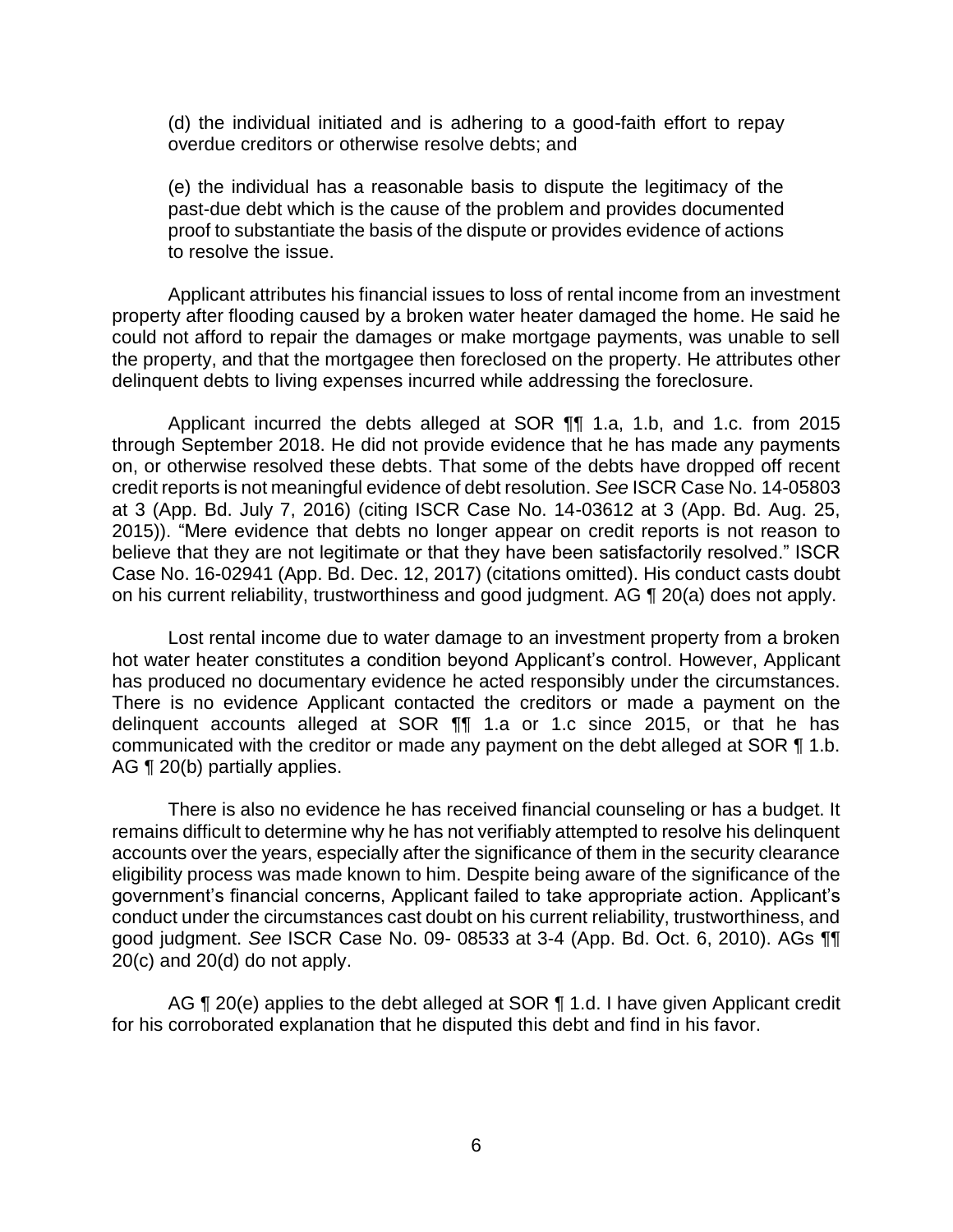### **Whole-Person Concept**

 Under the whole-person concept, the administrative judge must evaluate an applicant's eligibility for a security clearance by considering the totality of the applicant's conduct and all the circumstances. The administrative judge should consider the nine adjudicative process factors listed at AG  $\P$  2(d):

 (1) the nature, extent, and seriousness of the conduct; (2) the circumstances surrounding the conduct, to include knowledgeable participation; (3) the frequency and recency of the conduct; (4) the individual's age and maturity at the time of the conduct; (5) the extent to which participation is voluntary; (6) the presence or absence of rehabilitation and other permanent behavioral changes; (7) the motivation for the conduct; (8) the potential for pressure, coercion, exploitation, or duress; and (9) the likelihood of continuation or recurrence.

Under AG  $\P$  2(c), the ultimate determination of whether to grant eligibility for a security clearance must be an overall commonsense judgment based upon careful consideration of the guidelines and the whole-person concept.

 I considered the potentially disqualifying and mitigating conditions in light of all the Guideline, F in my whole-person analysis. Some of the factors in AG ¶ 2(d) were facts and circumstances surrounding this case. I have incorporated my comments under addressed under that guideline, but some warrant additional comment.

 I considered that Applicant is 62 years old, has worked as a facility protection manager for the same employer since 2010, and that there is no evidence of any discharged in 2003 after serving approximately 26 years in the United States Armed additional delinquent accounts since 2018. I also considered that he was honorably Forces.

 Applicant accumulated three delinquent debts totaling approximately \$48,992 from 2015 to 2018 and has not produced sufficient evidence of payment on these debts. Applicant admitted all three debts remained delinquent in the amounts alleged in the SOR. He failed to meet his burden of persuasion. The record evidence leaves me with questions and doubts as to Applicant's eligibility and suitability for a security clearance.

 For all these reasons, I conclude Applicant failed to mitigate the security concerns raised under Guideline F, financial considerations.

### **Formal Findings**

 Formal findings for or against Applicant on the allegations set forth in the SOR, as required by section E3.1.25 of Enclosure 3 of the Directive, are:

Paragraph 1, Guideline F: AGAINST APPLICANT